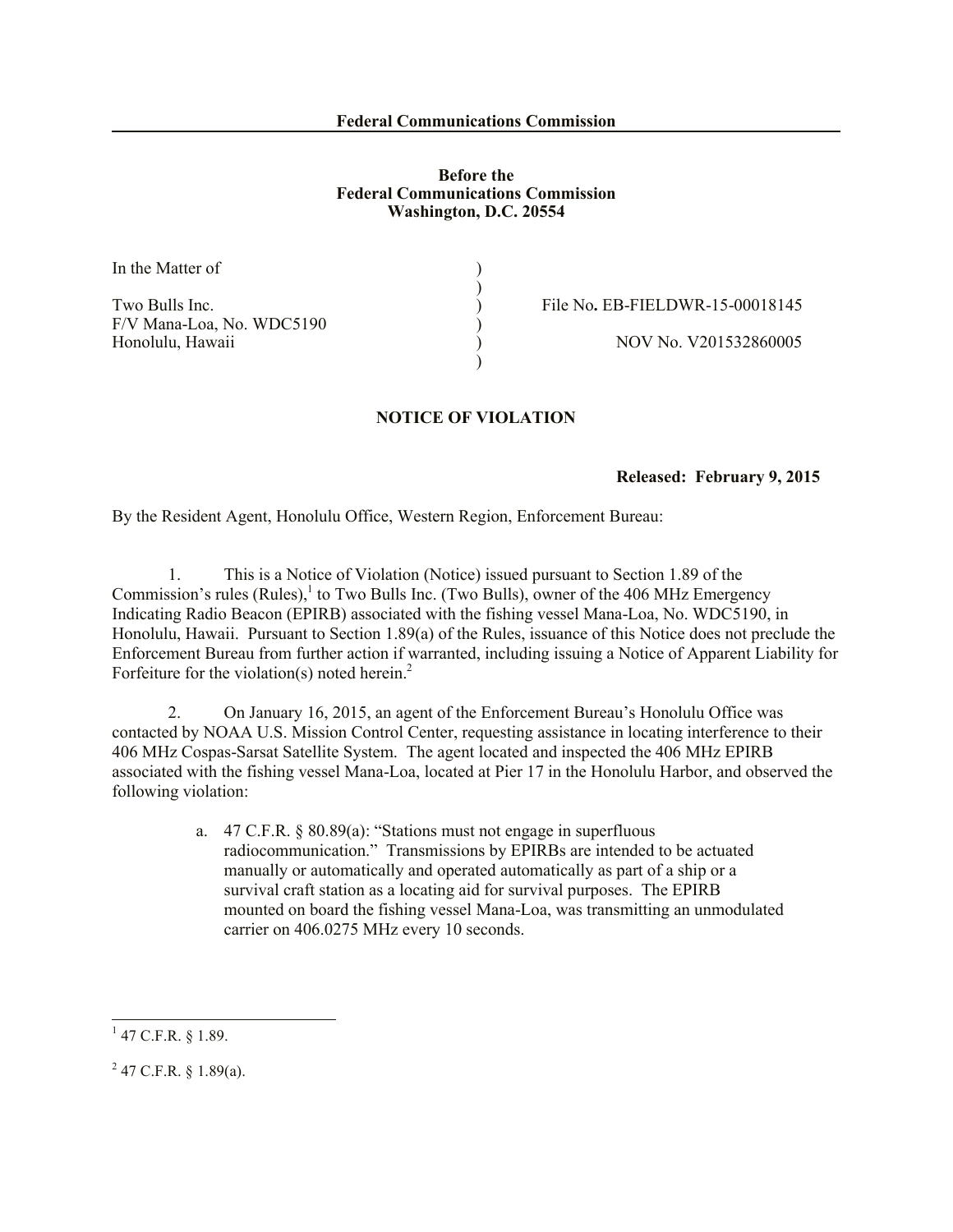3. Pursuant to Section 308(b) of the Communications Act of 1934, as amended,<sup>3</sup> and Section 1.89 of the Rules, we seek additional information concerning the violations and any remedial actions taken. Therefore, Two Bulls must submit a written statement concerning this matter within twenty (20) days of release of this Notice. The response (i) must fully explain each violation, including all relevant surrounding facts and circumstances, (ii) must contain a statement of the specific action(s) taken to correct each violation and preclude recurrence, and (iii) must include a time line for completion of any pending corrective action(s). The response must be complete in itself and must not be abbreviated by reference to other communications or answers to other notices.<sup>4</sup>

4. In accordance with Section 1.16 of the Rules, we direct Two Bulls to support its response to this Notice with an affidavit or declaration under penalty of perjury, signed and dated by Two Bulls, verifying the truth and accuracy of the information therein,<sup>5</sup> and confirming that all of the information requested by this Notice which is in the licensee's possession, custody, control, or knowledge has been produced. To knowingly and willfully make any false statement or conceal any material fact in reply to this Notice is punishable by fine or imprisonment under Title 18 of the U.S. Code.<sup>6</sup>

5. All replies and documentation sent in response to this Notice should be marked with the File No. and NOV No. specified above, and mailed to the following address:

> Federal Communications Commission Honolulu Office POB 971030 Waipahu, Hawaii 96797-1030

6. This Notice shall be sent to Two Bulls Inc. at its address of record.

<sup>&</sup>lt;sup>3</sup> 47 U.S.C. § 308(b).

 $447$  C.F.R. § 1.89(c).

 $<sup>5</sup>$  Section 1.16 of the Rules provides that "[a]ny document to be filed with the Federal Communications Commission</sup> and which is required by any law, rule or other regulation of the United States to be supported, evidenced, established or proved by a written sworn declaration, verification, certificate, statement, oath or affidavit by the person making the same, may be supported, evidenced, established or proved by the unsworn declaration, certification, verification, or statement in writing of such person . . . . Such declaration shall be subscribed by the declarant as true under penalty of perjury, and dated, in substantially the following form . . . : 'I declare (or certify, verify, or state) under penalty of perjury that the foregoing is true and correct. Executed on (date). (Signature)'." 47 C.F.R. § 1.16.

<sup>6</sup> 18 U.S.C. § 1001 *et seq. See also* 47 C.F.R. § 1.17.